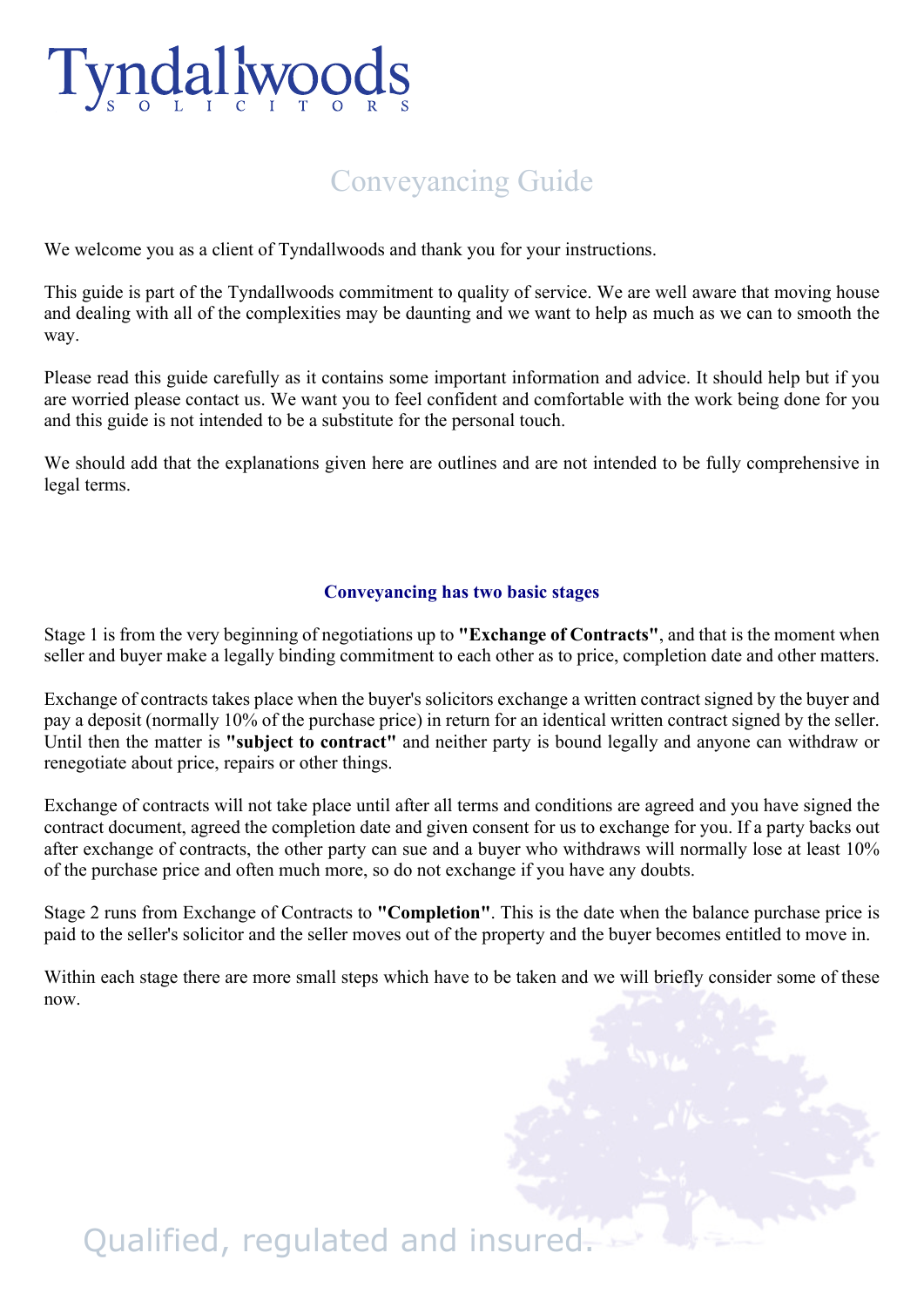### **STAGE 1 - UP TO EXCHANGE OF CONTRACTS**

#### **On your sale**

Obtain your instructions and ask you for a payment to cover initial expenditure made on your behalf. Obtain deeds to your home. Ask you for basic property information and to complete a form setting out items included in the sale ("Fixtures Fittings and Contents Form")

Prepare and send the draft contract to the buyer's solicitors with basic property information and Fixtures Fittings and Contents Form

Reply to any further queries from the buyer's solicitors after consulting with you

Receive approval of the draft contract from the buyer's solicitors

Check repayment figures on your existing loans

Arrange signing of sale contract

Agree a completion date

Exchange contracts and receive contract deposit

#### **On your purchase**

Obtain your instructions and ask you for a payment to cover initial expenditure made on your behalf. Make the Local Authority search and others that may be needed (such as a Coal Mining Report)

Receive the draft contract and property information from the seller's solicitor and list of items included in the price ("Fixtures Fittings and Contents Form")

Check information received and send to the seller's solicitors any further questions which may arise

Receive and check the replies and the Local Authority and any other searches

Check mortgage details from your lender. Problems with a survey would be dealt with at this point.

Report to you upon the contract pointing out any unusual matters. Send you copy of Fixtures and Fittings and Contents Form and property plan (if available) for approval. Arrange for you to sign contract and possible mortgage and pay any contract deposit required.

Agree a completion date

Check buildings insurance is on risk then exchange contracts and pay contract deposit to seller's solicitors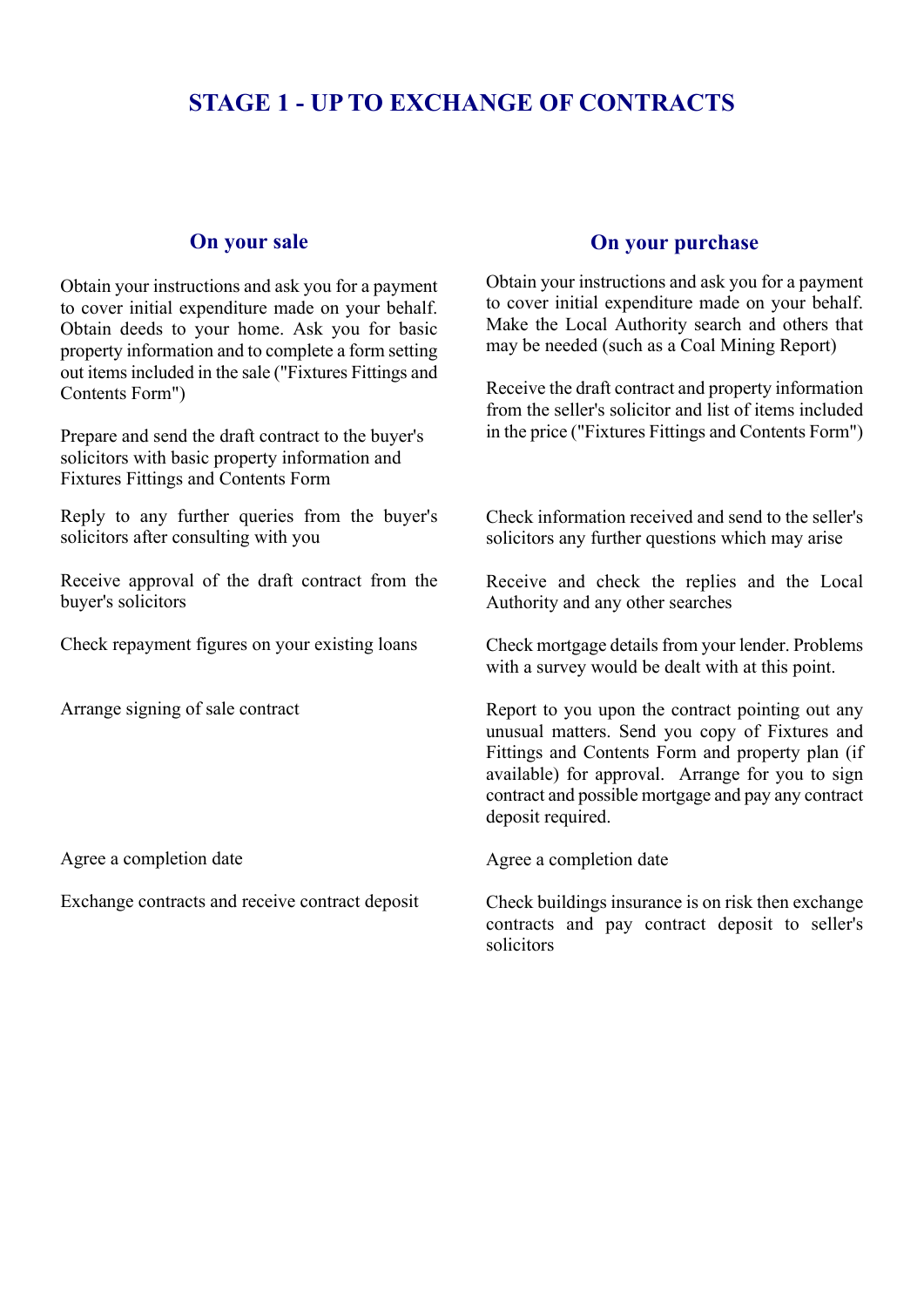## **STAGE 2 - FROM EXCHANGE OF CONTRACTS TO COMPLETION**

#### **On your sale**

Get final repayment figure from your lender and the bill of your selling agent (if any)

#### **On your purchase**

Check life policies are on risk

Make further searches against the property and against you! Send questions (requisitions) on title to seller's solicitors and check replies. Obtain from you any money due for completion

Prepare the property transfer for the seller to sign. You may also need to sign

Respond to questions (requisitions) on title

Arrange signing of property transfer

Arrange financial statements of account for you

Complete the sale and receive the balance sale monies

Send deeds to buyer's solicitors

Pay off your old mortgage and selling agents Notify Council Tax Department and Water Authority of change of ownership

Send you any money left over or transfer balance to your purchase

Consider replies to requisitions

Prepare reports and request money from your lender. Prepare financial statements of account for you

Complete the purchase and pay the balance purchase monies

Pay any stamp duty and register your title at the Land Registry where details of ownership are maintained.

Notify Council Tax Department and Water Authority of change of ownership

Give notice of assignment of any life policies

After Land Registry have registered your title send the title deeds to your lender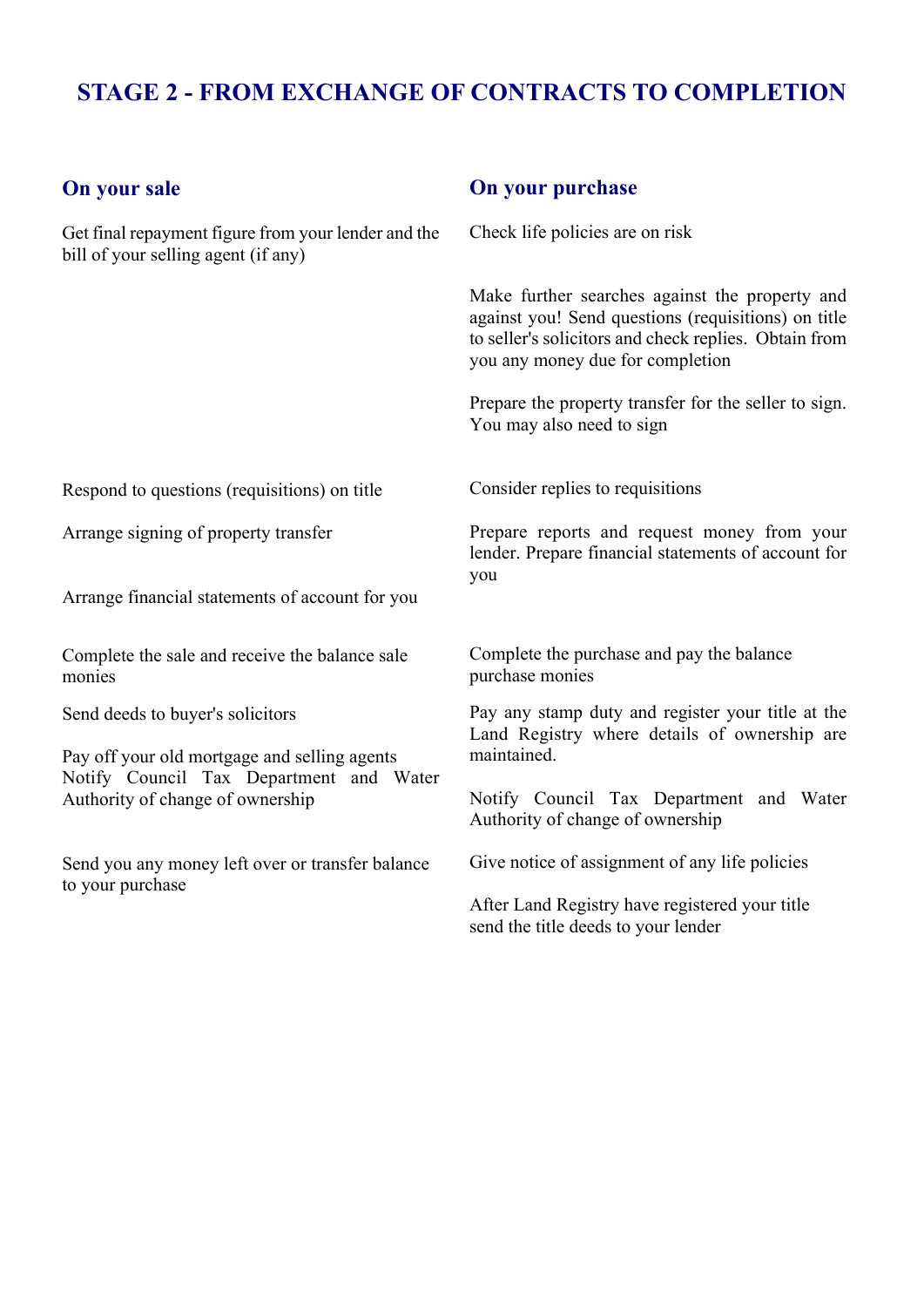## **INFORMATION AND ADVICE**

#### **How long will it take?**

Normally a matter takes 3-6 weeks to exchange of contracts and a further 7-21 days to completion. Timescales can vary considerably depending upon the circumstances and in particular if you are involved in a chain of transactions. We will do everything possible to ensure your sale or purchase is dealt with quickly and efficiently.

#### **Why does a buyer need a Local Search?**

The Local Council keeps records of certain things which may affect the house which is being bought. It is vital to check them before exchange of contracts. These include road schemes, planning, compulsory purchase and tree preservation orders. There are limits to the matters revealed. For example the local search does not cover the possible development or redevelopment of any nearby land and **you** should contact the planning department of the local council for the area of the property for such information.

#### **Buyer's Mortgage Offer**

When you receive the formal written mortgage offer please read the conditions carefully. Look with particular care at the deductions e.g. an Indemnity Guarantee Premium (see below) or a retention. You should check that your mortgage does not have undesirable insurance conditions or penalties if you repay it earlier than its fixed term.

#### **Mortgage Indemnity Guarantee Premium**

This is the sum paid to an insurance company for a compulsory policy (mortgage or indemnity guarantee policy) required by a lender for a loan above the normal proportion of the lender's valuation of the property being purchased (often 70%). The premium will be a "one off payment" and will usually be deducted from the mortgage advance. The insurance is to repay the lender the "extra" proportion in cases where a borrower subsequently defaults on the loan and the property is resold at a price insufficient to cover the amount owing on the mortgage plus all interest costs and expenses.

#### **Buyer's Surveys**

A buyer purchases a property in its existing state and condition and it is not normally possible to require the seller to pay compensation once contracts have been exchanged. As a buyer it is essential that you check the physical condition of the property you are to buy. If you are having a mortgage the lender will insist that they arrange and you pay for a valuation and survey. Most, but not all lenders will let you see that report. These reports are not detailed and you should not rely upon them as you will probably not be able to claim against the surveyor if he makes a mistake. We therefore advise buyers to have a private survey which can be by either the same surveyor or by an independent surveyor. This will cost an extra fee but is, in our view, essential. Check first to see how much it will be. We can recommend a reputable surveyor if you wish.

Sometimes the surveyor will suggest further specialist surveys if he has cause to suspect particular problems in, say, drains, heating, wiring, plumbing, timber, damp or structure. Again we can recommend specialists.

After surveys are completed further negotiations may be necessary regarding price reductions or for the seller to undertake repairs.

#### **Plan of Property**

Should we have a land registry plan or deed plan of the property you are buying we will send a copy to you. If you are not sure whether the plan is correct you should check by making another site visit or if necessary ask your surveyor to confirm its accuracy. Any discrepancy will need to be resolved before contracts are exchanged.

#### **Contract Deposit**

The purchase contract will normally provide that on exchange of contracts a sum to make up 10% of the purchase price must be paid by the buyers' solicitors to the sellers' solicitors. This figure may be negotiable if such an amount cannot easily be found, but the sellers' solicitors do not normally accept less than 5% of the purchase price.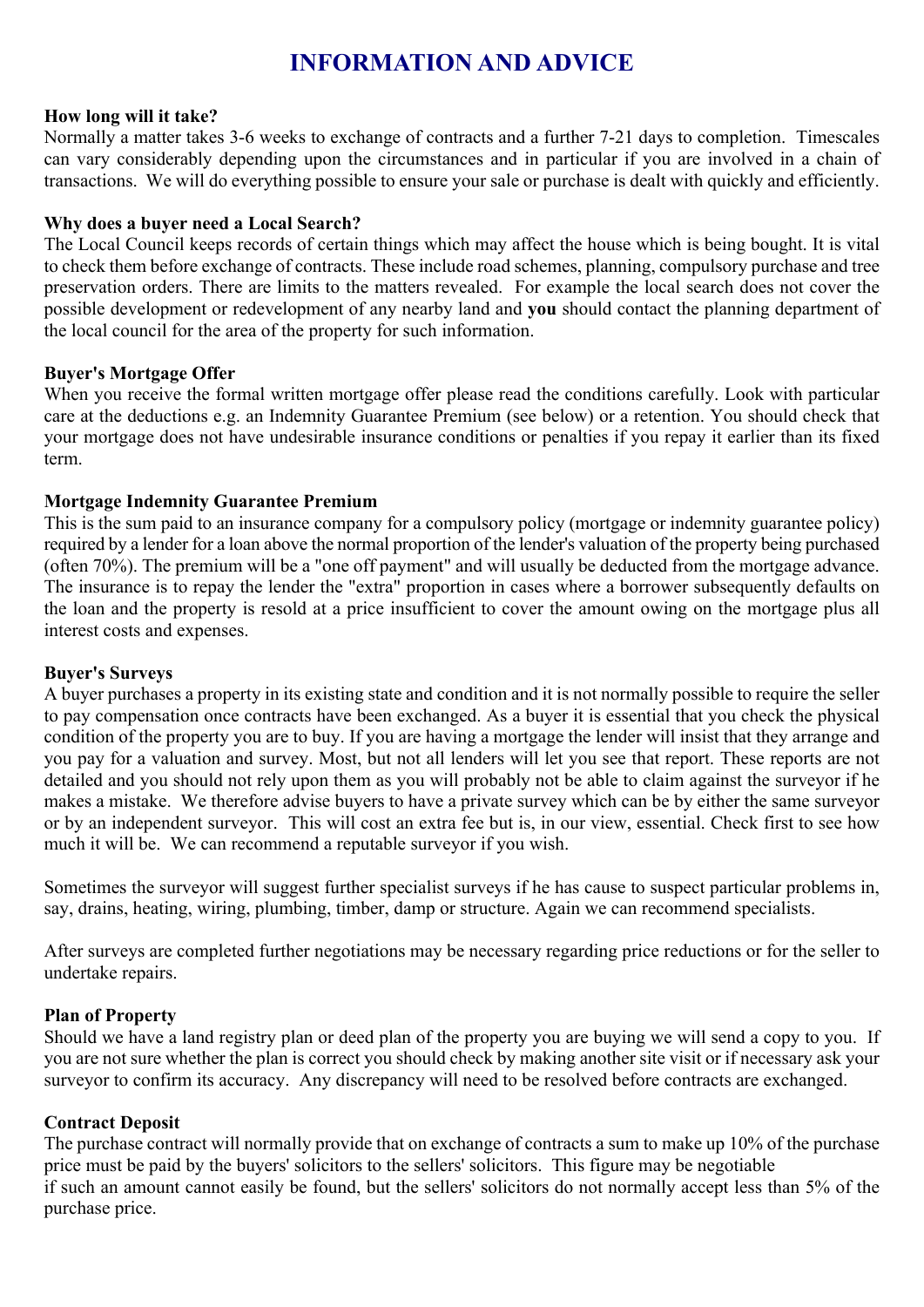We will inform you if you are a buyer of a property of the amount of the deposit that will have to be paid on exchange of contracts. If you are selling as well, we can normally apply the contract deposit paid by your buyer towards the deposit you must pay on your purchase. If you are paying funds to us by personal cheque either at this stage or prior to completion, please allow us 5 working days for clearance so that we can comply strictly with the Solicitors Accounts Rules.

#### **Buildings Insurance**

Normally your lender will arrange the buildings insurance if you are buying with a mortgage. If not then you should arrange to insure the new property **from the date of exchange of contracts**.

#### **Contents Insurance**

You will also need to insure the contents of your new property. These are usually covered under a separate policy. You should arrange contents insurance yourself unless you have agreed specifically for your lender to do so on your behalf.

We shall be pleased to assist in arranging buildings or contents insurance for you if you wish.

#### **Reminders for you**

Before you agree the completion date you should check the availability of removers and make a provisional booking without commitment. Following exchange of contracts a definite booking should be made.

Any new endowment policies required in connection with your new mortgage should be put on cover well before completion.

You should arrange well in advance for the connection or disconnection of gas, electricity, water and telephone services and for appropriate meter readings on the day of completion. Please remember to cancel your standing order in respect of your existing mortgage instalments and any standing orders for other outgoings relating to your existing property. Contact the post office for redirection of your mail.

#### **Matters you can leave to us**

We will repay your existing mortgage on your behalf out of the proceeds of sale on completion and if buildings insurance has been arranged by the lender we will ask for the policy to be cancelled and for any refund of premium to be sent to you direct. We will also ensure that any life policies used for your old mortgage are released. The selling agents (if any) will normally send their account to us and if you approve it and authorise us to do so we will pay it on your behalf out of the proceeds of sale.

#### **Completion Date**

This is the day upon which the balance of the purchase price is paid by the buyer's solicitors to the seller's solicitors in exchange for the deeds, the keys and vacant possession of the property. A buyer will not be allowed into the house until it is paid for and if you are selling and buying normally you will have to leave one house and move into the other on the same day. A seller should aim to be able to leave the old home at about 12 noon and to move into the new one early in the afternoon if the distance is not too far. A buyer should normally be able to obtain keys by 2pm. Usually a seller will leave keys with the estate agent (if any) and they will be released to a buyer when the funds have been transferred electronically by the buyer's solicitor to the seller's solicitor. Please telephone us at 12 noon on the day of completion to check how the final completion arrangements are progressing. If you are selling under no circumstances should you release the keys to the buyers until we have authorised you to do so which will be after we have received the whole of the sale price.

#### **Stamp Duty**

A buyer must pay a government tax at 1% of the purchase price if the price is more than £125,000.00 but not more than £250,000.00. Where the price is more than £250,000.00 but not more than £500,000 a rate of 3% is payable. Where the price is more than £500,000 a rate of 4% is payable. Normally none is payable if the price is £125,000 or less.

*If the property is in the inner city it may be exempt from the first band of stamp duty - though not the higher ones. We will do a post code check to make sure that you get this advantage if it applies.*